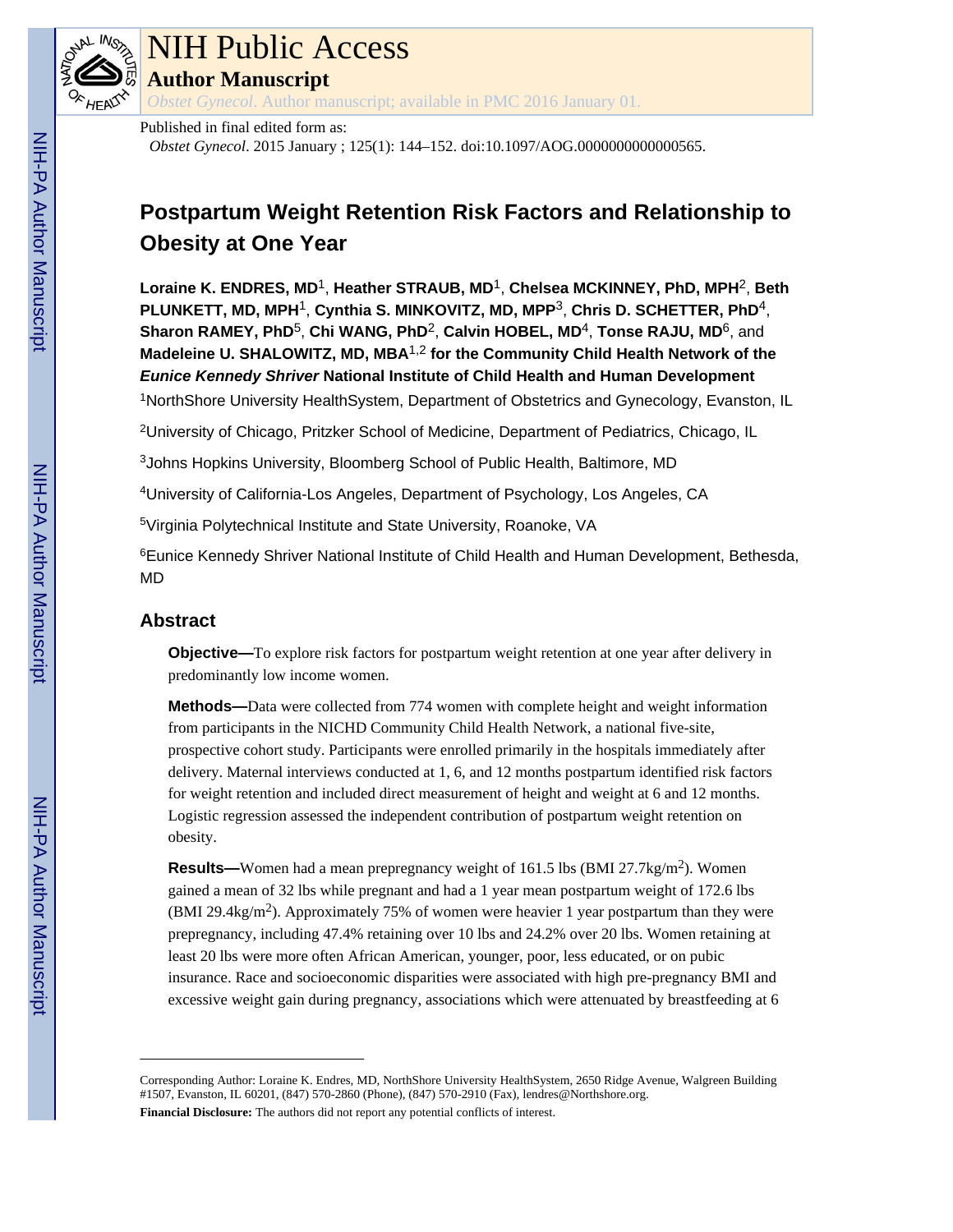months and moderate exercise. Of the 39.8 with normal prepregnancy BMI, one third became overweight or obese 1 year postpartum.

**Conclusion—**Postpartum weight retention is a significant contributor to the risk for obesity 1 year postpartum, including for women of normal weight prepregnancy. Postpartum, potentially modifiable behaviors may lower the risk.

# **Introduction**

The epidemic of obesity is perhaps the most pressing health concern today. According to the latest data from the Centers for Disease Control (CDC) from 2012, 35.1% of women over 20 years of age are obese (BMI  $30 \text{ kg/m}^2$ ) and another 33.9% are overweight (BMI  $25$  $\text{kg/m}^2$ ).(1) Obesity is associated with reduced fertility, increased maternal and fetal risks during childbearing, and long term health risks for women.(2,3,4,5,6,7) Excess weight increases maternal risk of coronary artery disease, ischemic stroke, type 2 diabetes mellitus, osteoarthritis, gallbladder disease, hypertension, and some cancers including breast and colon.(8)

As a result, current recommendations include counseling women to achieve a normal weight status prior to becoming pregnant and to adhere to the Institute of Medicine (IOM) guidelines for gestational weight gain. However, many women never lose the weight gained during a gestation, placing them at heightened risk for subsequent overweight and obesity in ensuing pregnancies and lifelong. Although addressing the obesity epidemic is critical for improving women's health, prior studies on risk factors for postpartum weight retention have shown conflicting results such as on the issue of parity (9,10), and have not attempted to quantify the co-occurrence of potentially modifiable behaviors that are associated with postpartum weight retention. A clear understanding of the risk factors for postpartum weight retention is needed to start to combat the problem. The purpose of this study was to investigate the contribution of postpregnancy weight retention to obesity in young women at one year postpartum and to better understand modifiable factors that can lead to tailored interventions during and after pregnancy. In a national sample of predominantly low-income women drawn from the NICHD Community Child Health Network (CCHN), we evaluated risk factors for postpartum weight retention.

#### **Materials and Methods**

Data were drawn from a national prospective cohort study conducted by the NICHD Community Child Health Network (CCHN). The CCHN is a group of community organizations and universities partnering to gain new insights into the contributors to the disparities in maternal health and child development. A five year observational study was completed according to principles of community-based participatory research in order to better understand multiple levels of maternal stress, resiliency, and allostatic load in the interconception period. The CCHN study enrollment sites include three urban (Baltimore, Los Angeles, and Washington, DC), one mixed urban/suburban (Lake County, IL) and one rural location (Eastern North Carolina).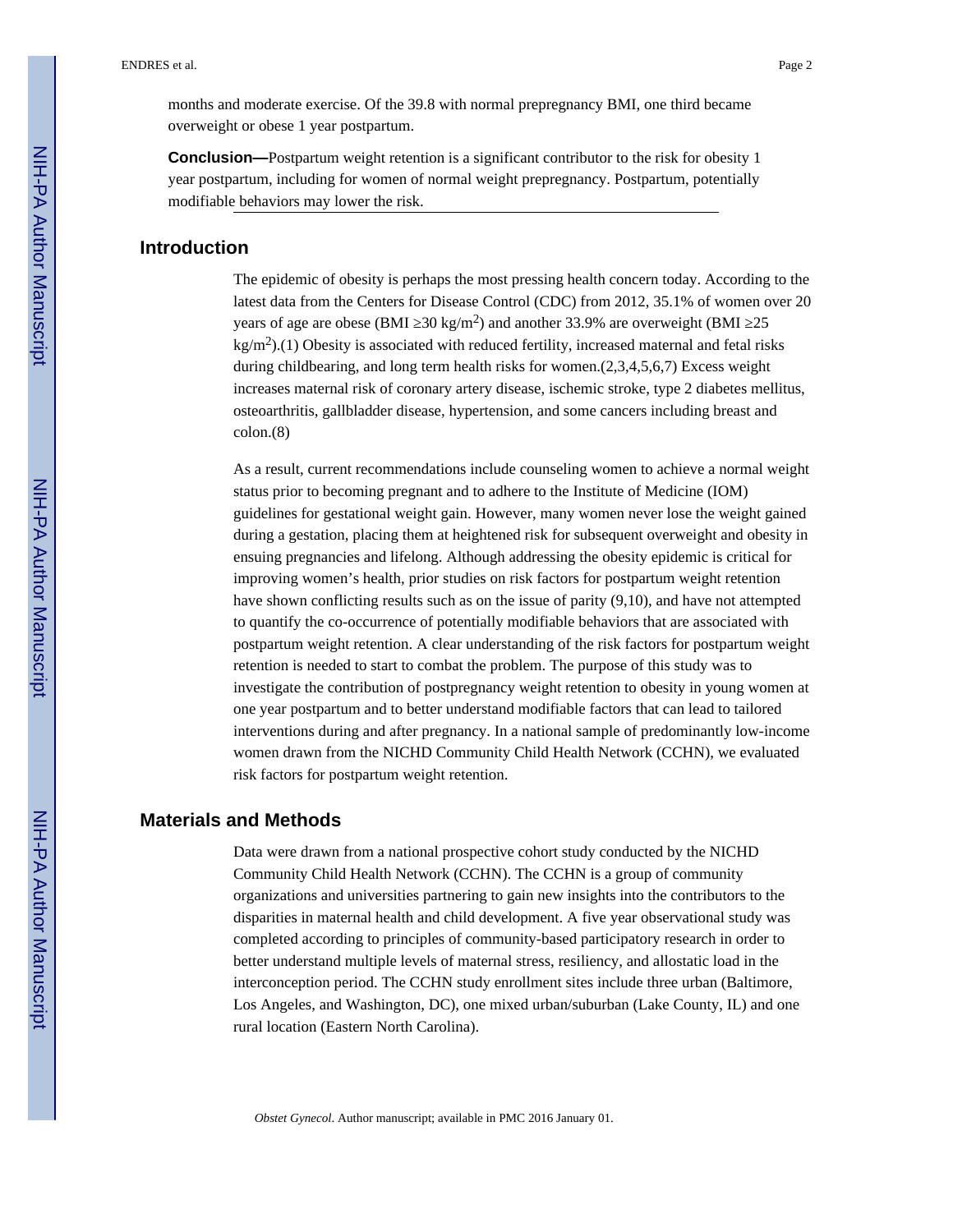ENDRES et al. Page 3

Most participants were enrolled in the hospitals after delivery. Eligible participants were women aged 18 to 40 and with a live birth of greater than or equal to 20 weeks of gestation. Women were excluded if they were unable to give informed consent. As one of the study objectives was to assess outcomes after future pregnancies, women who could not become pregnant or were unlikely to become pregnant were excluded. These exclusions were: surgical sterilization following the current delivery and having four or more children. The final sample comprised mostly low income women who were African American, White, or Hispanic (both English and Spanish speakers). Inclusion criteria for this secondary analysis additionally specified the availability of prepregnancy height and weight data, height at 6 months, 1 year or both, and weight data at one year postpartum along with no subsequent pregnancy within one year postpartum.

Medical records were reviewed for the prepregnancy BMI and delivery information. Patients completed a brief baseline interview at enrollment, followed by three extensive in-home interviews at 1 month, 6 months, and 12 months postpartum. Interviews were conducted in English and Spanish in accordance with respondent preference. Maternal height was measured by the interviewer at 6 months, 12 months or both while maternal weight was obtained by the interviewer at 6 months and 12 months postpartum.

Insurance status was coded as private or public insurance at the time of delivery as listed in the medical record. Respondents self identified as African American, White, Hispanic, or other. The preferred language to conduct the interviews was used to delineate Englishspeaking and Spanish-speaking. Women provided their relationship status and whether the pregnancy had been planned on the initial screening interview while in the hospital. Education was defined by the highest level of schooling completed by the 1 month postpartum interview. Income level was characterized as poor at <200% Federal Poverty Level or non-poor at >200% Federal Poverty Level based on self report of household income and number of family members at the 1 month postpartum interview.

Weight was evaluated using the UC-321 Precision Person Health digital scale that allowed a maximal weight of 350 lbs on both the 6 month and 12 month visit. Interviewers were instructed to place the scale on a hard surface, have the women take off her shoes, then have the participant stand on the scale and remain still until the measurement was displayed on the scale monitor. The weight was then recorded. For practical purposes, as the interviewers had to carry the scale to each patients' home, a scale that could measure weights greater than 350 lbs was not used. Height was measured in centimeters by study personnel on either the 6 month or 12 month visit or both. Interviewers determined the height by having women remove their footwear and stand on a flat hard surface near a smooth vertical wall. The participant stood with heels against the wall with their feet and knees together. A wooden triangle was placed with the flat side against the wall and the perpendicular side along the head. A Post-It note was then placed at the right angle of the triangle. Height was measured with a rigid measuring tape from the bottom edge of the Post-It note straight to the floor and recorded. BMI was categorized according to the Institute of Medicine criteria of underweight <18.5 kg/m<sup>2</sup>, normal 18.5 to 24.9 kg/m<sup>2</sup>, overweight 25.0 to 29.9 kg/m<sup>2</sup>, and obese  $30.0 \text{ kg/m}^2$ .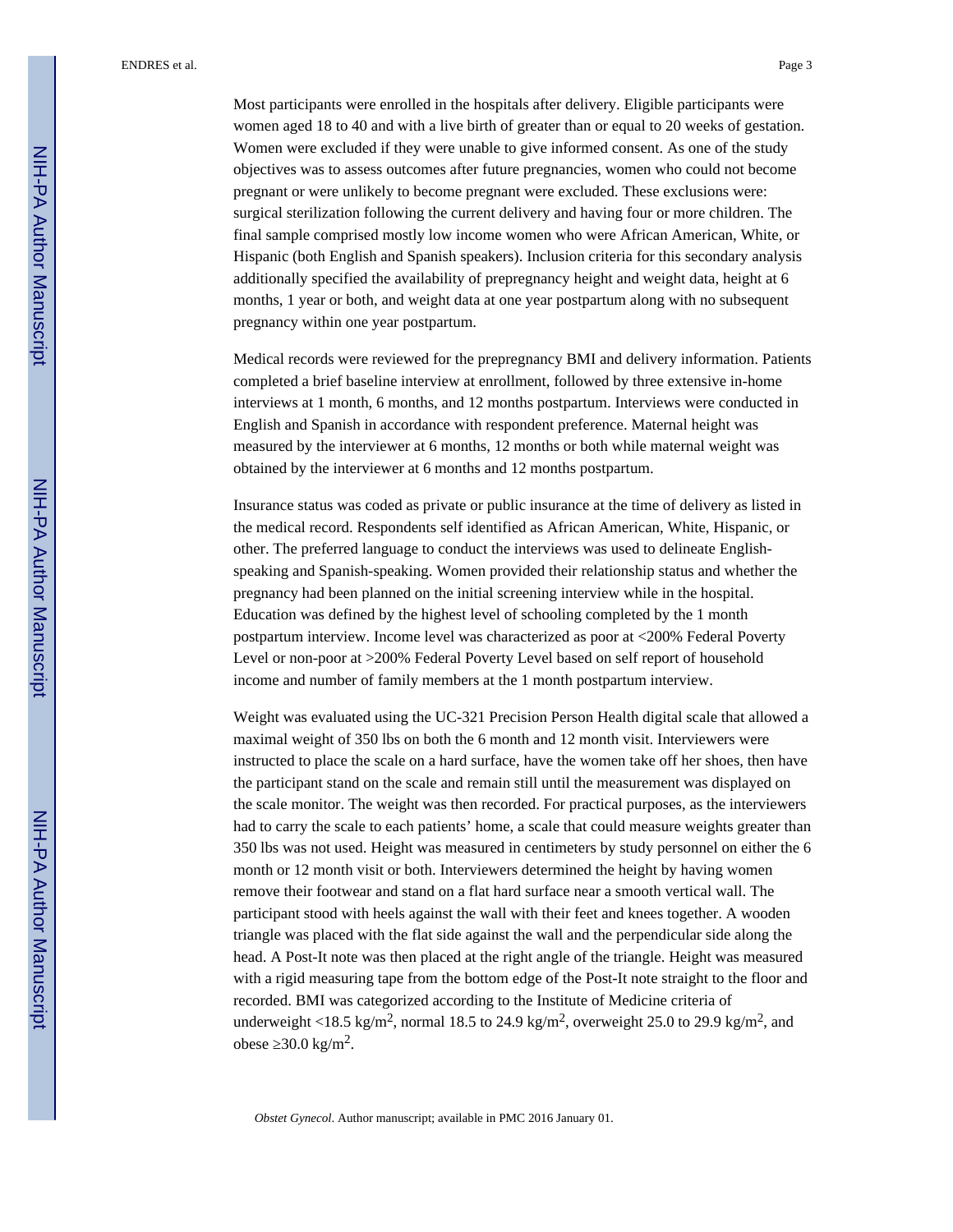After the Institute of Medicine recommendations, women were considered to have gained an excessive amount of gestational weight if their prepregnancy BMI was normal and they gained more than 35 lbs, they were overweight prior to pregnancy and they gained more than 25 lbs, or they were obese prior to pregnancy and they gained more than 20 lbs.(11)

Women reported whether they were exercising at the 6-month interview. The amount of exercise was categorized based on the International Physical Activity Questionnaire with modifications to account for the postpartum state.(12) Moderate exercise was defined as: a) 3 or more days of vigorous activity of at least 20 minutes per day; b) 5 or more days of moderate activity and/or walking of at least 30 minutes per day; or c) 5 or more days of any combination of walking, moderate or vigorous activities achieving a minimum total physical activity of at least 600 MET-minutes/week. Vigorous exercise was defined as) vigorousintensity activity on at least 3 days achieving a minimum total physical activity of at least 1500 MET-minutes/week or b) 7 or more days of any combination of walking, moderateintensity or vigorous-intensity activities achieving a minimum total physical activity of at least 3000 MET-minutes/week (12) Moderate activity was defined as "activities that take moderate physical effort and make you breathe somewhat harder than normal." Vigorous activity was described as "activities that take hard physical effort and make you breathe much harder than normal." Any amount of exercise that did not meet the criteria for moderate or high was considered low.

At the 1-month and 6-month interviews, mothers were queried whether they ever breastfed the child, and if so, for how long. For those mothers who were still breastfeeding at the 6 month interview, duration was approximated as the age of the child at the date of the interview. Breastfeeding included both partial and exclusive. Women were asked about their smoking status and their average hours of nightly sleep at 6 months. Women also reported about their use of birth control and if they were working outside the home at the 1 year interview.

Bivariate analysis examined the relation between postpartum weight retention (<19 lbs and ≥20 lbs) and key variables. Differences in the distribution for each covariate by exposure status were assessed using Student's t-tests, Wilcoxon-rank sum, and chi-square analysis. Multivariable analysis was executed using nested linear regression. This method quantifies the additional contribution of the added variable group to the amount of variation in the dependent variable (postpartum weight retention ≥20 lbs) explained by the model. Cstatistics were calculated. In successive models, we regressed 20 lbs of weight retention at 1 year postpartum on 1) nonmodifiable maternal factors such as age and race, 2) other socioeconomic demographics such as type of insurance, marital status, poverty level, weight gain during pregnancy and prepregnancy BMI and 3) potentially modifiable postpartum behaviors, such as, breastfeeding, working outside the home, and average of hours of nightly sleep. This cut off was selected for the regression model because 20 lbs of weight retention constituted a more than 10% increase in weight for majority of women in the study, which is clinically relevant and similar to the definition of weight retention used in other recent studies.(13,14) The variables included in each model were based on the results of bivariate analysis. When variables were highly correlated (i.e., insurance, poverty, income), only the variable with the largest variance explained was included in the multivariable model to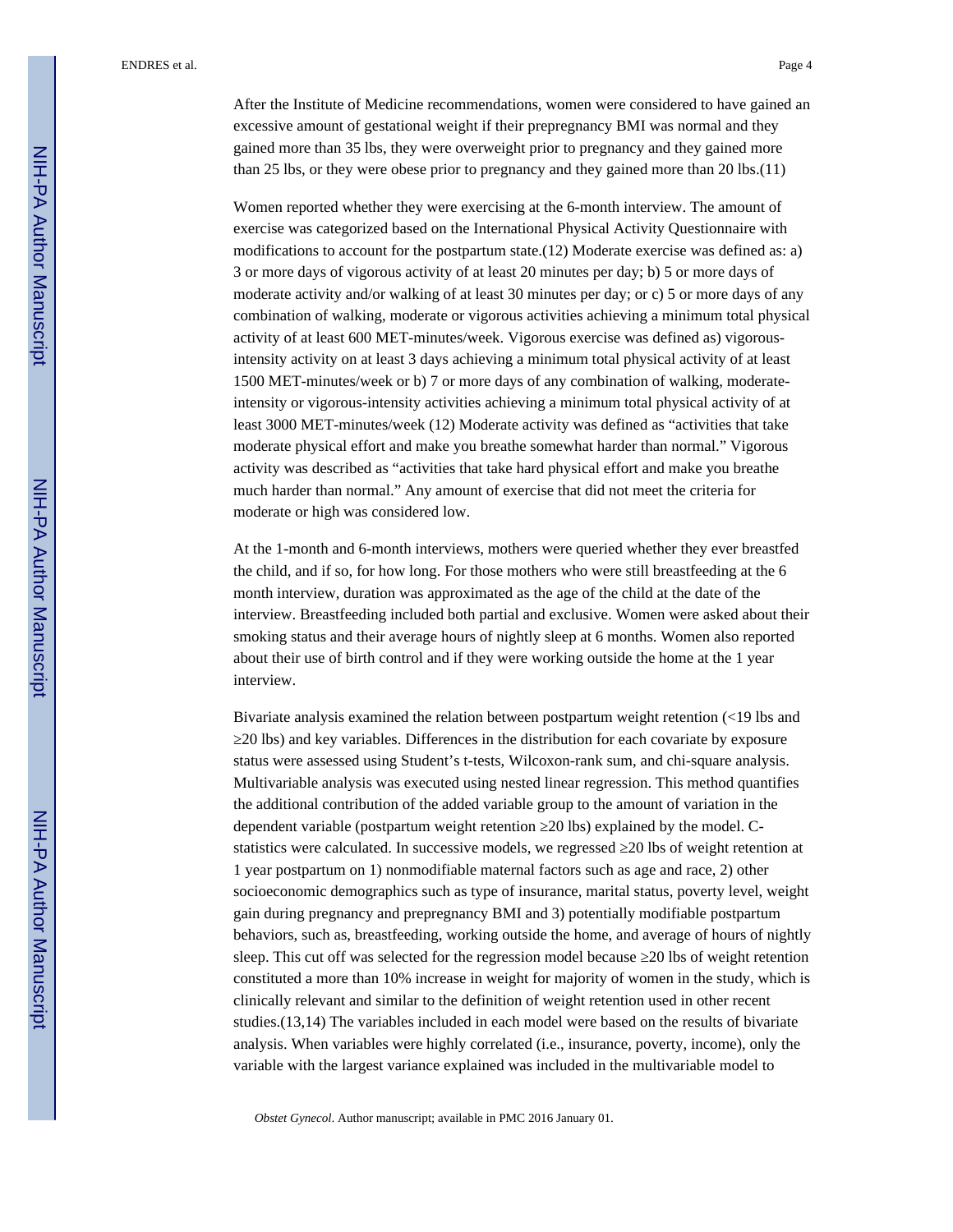avoid multicollinearity. For model comparison, we used the bootstrap method to calculate the 95% confidence interval of the C-statistic for each model. Throughout the data analysis, P values of <0.05 were considered statistically significant. Analyses were conducted using SAS 9.3 (SAS Institute Inc., Cary, NC). Institutional Review Board approval was obtained at each site.

# **Results**

Of the 2,510 mothers enrolled in CCHN, 774 had prepregnancy height and weight data, postpartum height and weight data, and did not become pregnant again within 1 year postpartum. (Figure 1) There were no statistically significant differences in the demographic characteristics of age, race, parity, or income level between the 774 women who had complete BMI data and no subsequent pregnancy within one year and the other 1,736 study participants. Data from the subset of 774 women was then used for the analysis.

Almost half the sample was African American, the remainder split between Whites and Hispanics. Hispanics were further divided into mostly Spanish (64%) versus English speakers (36%). Mean age was 26±5.8 (range 18–42) years. Most women delivered a term infant with a normal birth weight  $(>2500$  grams or 5.5 lbs). About one third had not planned the pregnancy and about one third were enrolled after delivering their first child. (Table 1)

The meanprepregnancy weight was overweight: 161.5 (range 82–345) lbs with a BMI of 27.7 (range 15.8–54.6) kg/m<sup>2</sup>. (Table 2) More than half the sample had an unhealthy weight prior to pregnancy with 4.0% of women underweight, 39.8% normal, 26.4 % overweight, and 29.8% obese. At 1 year postpartum, 2.7% were underweight, 29.8% were normal, 26.1% were overweight, and 41.3% were obese. The number of obese women significantly increased from 237 (29.8%) prepregnancy to 320 (41.3%) at 1 year postpartum ( $p<0.001$ ).

Strikingly, among the 39.8% women who had a normal BMI prior to pregnancy, 29.6% became overweight and 2% became obese by 1 year postpartum. Of the 26.5% women who were already overweight before pregnancy, 43.9% became obese by 1 year postpartum while 96.9% of the women who were obese prior to the pregnancy, remained obese at 1 year postpartum  $(p<.001)$ .

Women gained a mean of 32 lbs during pregnancy. At 1 year postpartum, women retained a mean of 11.1 lbs (average 12 month postpartum BMI 29.4 kg/m<sup>2</sup>). Of the 774 women at 1 year postpartum, 579 (74.8%) were heavier than prepregnancy. Three hundred and sixty seven (47.4%) had retained 10 lbs or more and 187 (24.2%) had retained 20 lbs or more.

During the pregnancy, 416 (53.7%) of women gained more weight than the national recommendations.(15) Thirty-seven percent of normal weight women, 64.8% of overweight women, and 63% of obese women had excessive weight gain during the pregnancy. Women who gained more than the recommended amount during pregnancy were significantly more likely to be over 20 lbs heavier than their prepregnancy weight (p<0.001. Women with a normal prepregnancy weight who had excessive weight gain during pregnancy were also significantly more likely to retain over 20 lbs of weight postpartum (p=0.003).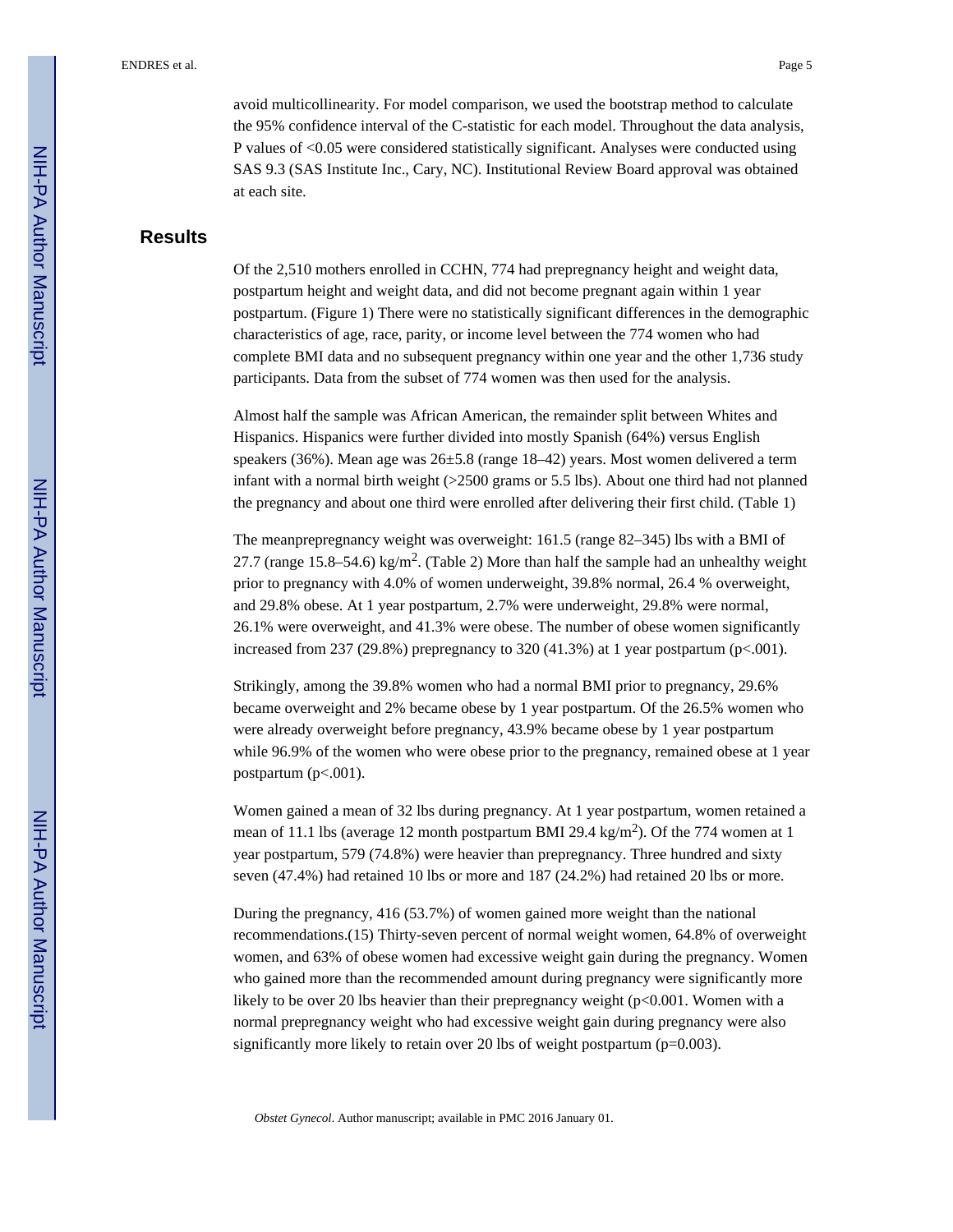ENDRES et al. Page 6

Women who retained 20 lbs of postpartum weight were more likely to: be African American, be younger, have a high school education, be poor, receive Public Aid, and to work outside the home. Women who retained more than 20 lbs were less likely to: be in a relationship with the baby's father, have planned the pregnancy, have breast fed or exercise (Table 2). As expected, women who started the pregnancy with an overweight or obese BMI were at greater risk of retaining more than 20 lbs postpartum. However, approximately one in six women who started the pregnancy with a normal BMI also retained more than 20 lbs weight at 1 year postpartum.

We defined three sets of variables based on the strength of the bivariate relationships and/or face validity, and then ordered these sets from least to most amenable to intervention. Then we conducted a series of nested linear regression models to predict postpartum weight retention in those who retained 20 lbs of postpartum weight (Table 3).

Model 1 identifies significant relations between maternal age and race. Older maternal age was protective against excessive postpartum weight retention ( $20 \text{ lbs}$ ) (OR 0.96; 95%CI 0.92–0.99). African-American race (OR 2.21; 95%CI 1.31–3.71) was highly related to weight retention while White race, Hispanic, and other race were not. Maternal age and race alone accounted for 65% of the variation in postpartum weight retention.

Older maternal age remains protective against excessive postpartum weight retention in Model 2. In addition, model 2 indicates that each additional pound of weight gain during pregnancy above the IOM recommendation increases the odds of excessive weight retention (≥ 20 lbs) by 8% at one year postpartum. Having a prepregnancy weight in the overweight BMI category was associated with an increase in the odds of postpartum weight retention of about 3.2-fold while those who were obese prior to pregnancy had a 3.8-fold higher risk of retaining weight at one year postpartum. Of note, because poverty level was highly correlated with public insurance, it was dropped from this model. Neither public insurance nor single parenthood contributed to higher risk of excessive postpartum weight retention in our population. Overall, Model 2 explains 80% of the variation in postpartum weight retention, a significant increase over Model 1 of 15%.

Model 3, the final model, includes all model 1 and 2 variables and adds lifestyle behaviors. Moderate exercise was associated with a decrease in the odds of postpartum excessive weight retention (OR=0.16; 95% CI 0.40–0.93). Breastfeeding until 6 months was also a decrease in the risk of excessive postpartum weight retention (OR=0.46; 95% CI 0.24–0.87). Postpartum lifestyle behaviors, as measured in CCHN, did not account for much additional variation in postpartum excessive weight retention, with a small improvement only in the group that was obese prepregnancy. The final model explained 82% of the variation in postpartum weight retention, indicating a very strong explanatory model overall.

#### **Discussion**

Our study confirms that pregnancy is a risk factor for women becoming overweight and obese, as many women do not lose the weight gained during pregnancy. Some other risk factors for postpartum weight retention in this predominantly low income population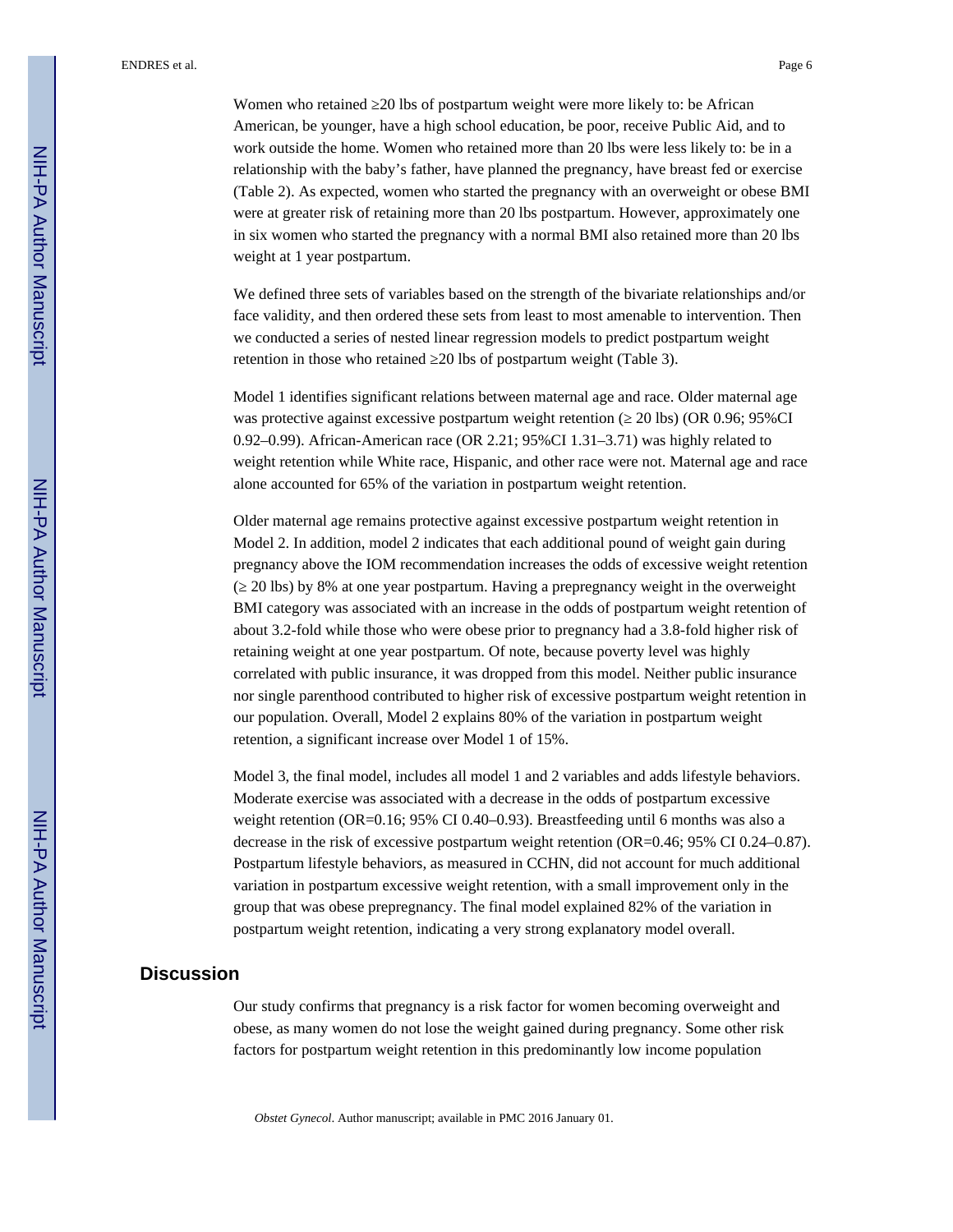included younger age, being African American, high prepregnancy BMI, excessive weight gain during pregnancy, not breastfeeding, and lack of exercise postpartum. Unlike prior studies, we did not find lack of sleep or lower parity to be associated with postpartum weight retention.(15,16,17)

There have been studies on the prevention of excessive pregnancy weight gain that have shown limited success. (18,19). A review of 4 randomized controlled trials and 5 nonrandomized trials of strategies that focused on modifying gestational weight gain through physical activity and diet counseling showed that in all trials the intervention groups had lower gestational weight gains than the control groups.(20) Of particular note, given our findings that a significant number of women with a normal prepregnancy weight become overweight or obese by 1 year postpartum, interventions for preventing excessive pregnancy weight gain were more successful in normal weight women than in women already overweight or obese.

The benefits of breast feeding are well-known for both the mother and infant. Women who breast feed have decreased postpartum blood loss and more rapid involution of the uterus. (21) They also have less postpartum depression.(22) Our study also showed that women who met the American Academy of Pediatrics recommendation for 6 months of breast feeding were significantly less likely to have retained the weight gained in pregnancy at 1 year postpartum. The substantial benefit of breast feeding to maternal and child health should be communicated to women by health care providers during the pregnancy and reiterated postpartum.

One of the limitations of our study was the number of women who were excluded because a prepregnancy BMI was not available. However, we compared demographic characteristics between women with and without a prepregnancy BMI and found no statistically significant differences. Also this group of women was not selected randomly from the general population and they were oversampled for low income and preterm birth. While there is no reason to believe these women differ from other postpartum women in other ways, this may make the study less generalizable. Some of the socially undesirable variables such as smoking were self-reported which may be underreported. While we show an salutary effect of breastfeeding and exercise only in the group that was obese prior to pregnancy, this limited effect may be an artifact of CCHN's measurement strategy, in that we could not separate partial from exclusive breastfeeding, and physical activity was self-reported and may be overreported. Nonetheless, we are encouraged to see that small changes have benefit among the most overweight (who are most at risk). As in any study, there may be other unexplored variables, but our model was very strong for explaining excessive postpartum weight retention (20 lbs).

In our opinion, providers of health care for pregnant women need to know the IOM recommendations, actively discuss weight gain during pregnancy with all patients–including those of normal weight–monitor weight gain, encourage daily exercise, and support nutrition counseling. Postpartum, health care providers should emphasize the target of breast feeding for six months and adopting a regular program of moderate exercise, particularly in women at high risk for postpartum weight retention: pregnancy at a younger age, African American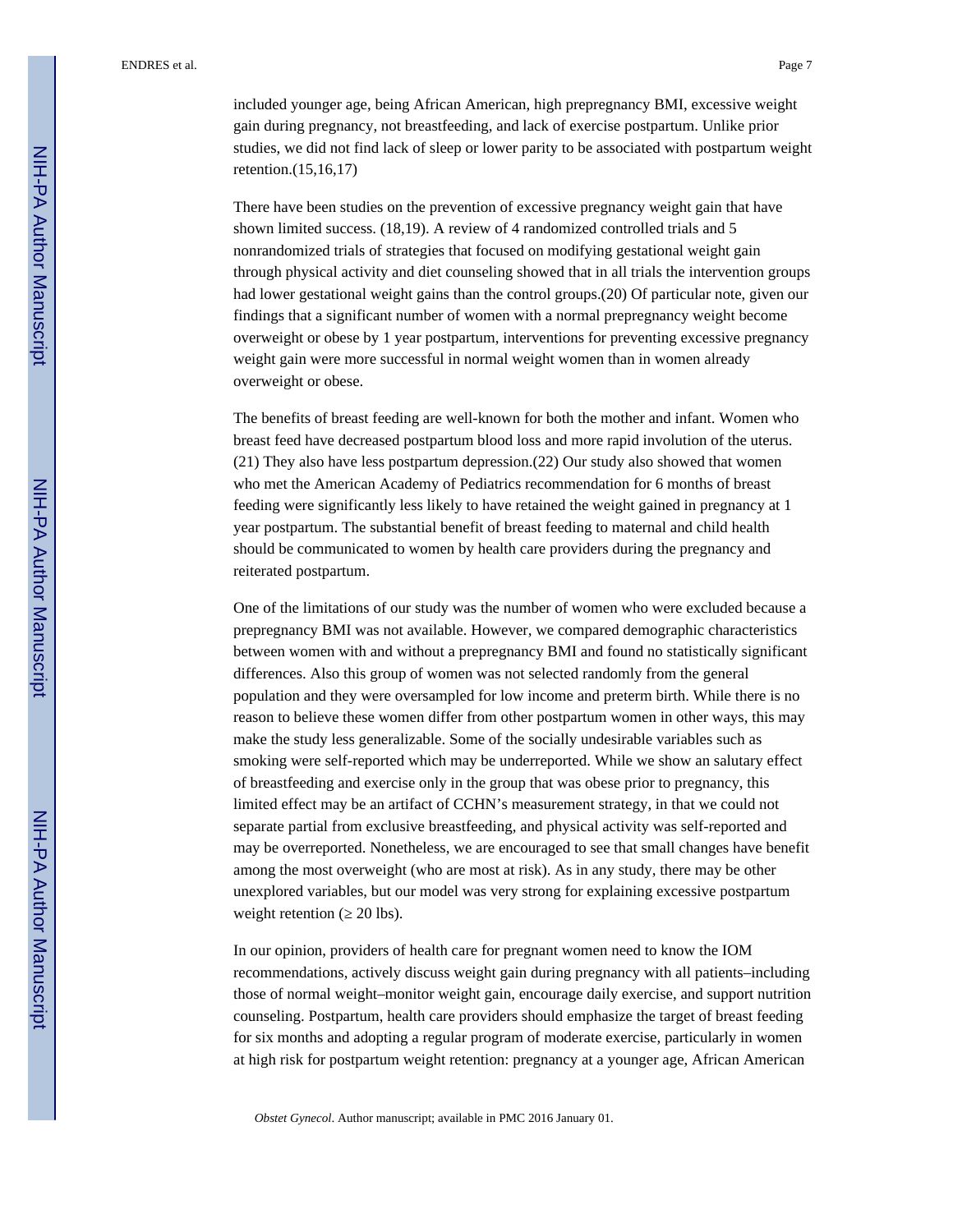race, high prepregnancy BMI and excessive weight gain during pregnancy. As obesity and its health consequences are critical national health issues, creative, synergistic interventions are urgently needed.

#### **References**

- 1. Centers for Disease Control and Prevention. Obesity and Overweight. Available at [http://](http://www.cdc.gov/nchs/fastats/overwt.htm) [www.cdc.gov/nchs/fastats/overwt.htm](http://www.cdc.gov/nchs/fastats/overwt.htm). Retrieved June 2014
- 2. Lashen H, Fear K, Sturdee DW. Obesity is associated with increased first trimester and recurrent miscarriage: matched case-control study. Hum Reprod. 2004; 19:1644–6. [PubMed: 15142995]
- 3. Weiss JL, Malone FD, Emig D, Ball RH, Nyberg DA, Comstock CH, et al. Obesity, obstetric complications and cesarean delivery rate: a population based screening study. Am J Obstet Gynecol. 2004; 190:1091–7. [PubMed: 15118648]
- 4. Waller DK, Mills JL, Sompson JL, Cunningham GC, Conley MR, Lassman ML, et al. Are obese women at higher risk for producing malformed offspring? Am J Obstet Gynecol. 1994; 170:541–8. [PubMed: 8116710]
- 5. Cedergren MI, Kallen BA. Maternal obesity and infant heart defects. Obes Res. 2003; 11:1065–71. [PubMed: 12972676]
- 6. Watkins ML, Rasmussen SA, Honeru MA, Botto LD, Moore CA. Maternal obesity and risk for birth defects. Pediatrics. 2003; 111:1152–8. [PubMed: 12728129]
- 7. Nohr EA, Bech BH, Davies MJ, Frydenberg M, Henriksen TB, Olsen J. Prepregnancy obesity and fetal death: a study within the Danish National Birth Cohort. Obstet Gynecol. 2005; 106:250–9. [PubMed: 16055572]
- 8. Chescheir NC. Global obesity and the effect on women's health. Obstet Gynecol. 2011; 117:1213– 1222. [PubMed: 21508764]
- 9. Gunderson EP, Abrams B, Selvin S. The relative importance of gestational gain and maternal characteristics associated with the risk of becoming overweight after pregnancy. Inter J Obes Related Metabolic Disorders. 2000; 24:1660–1668.
- 10. Schauberger CW, Roonery BL, Brimer LM. Factors that influence weight loss in the puerperium. Obstet Gynecol. 1992; 79:424–9. [PubMed: 1738527]
- 11. Institute of Medicine. Weight gain during pregnancy: reexamining the guidelines. Washington, DC: National Academies Press; 2009.
- 12. Craig CL, Marshall AL, Sjostrom M, Bauman AE, Booth ML, Ainsworth BE, et al. International physical activity questionnaire: 12-country reliability and validity. Medicine and Science in Sports and Exercise. 2003; 35:1381–95. [PubMed: 12900694]
- 13. Vasconcelos CM, Costa FS, Almeida PC, Araujo JE, Sampaio HA. Risk factors associated with weight retention in the postpartum period. Rev Bras Ginecol Obstet. 2014; 36(5):222–7. [PubMed: 25003474]
- 14. Rode L, Kjaergaard H, Ottesen B, Damm P, Hegaard HK. Association between gestational weight gain according to body mass index and postpartum weight in a large cohort of Danish women. Matern Child Health J. 2012; 16(2):406–13. [PubMed: 21431860]
- 15. Gunderson EP, Abrams B, Selvin S. The relative importance of gestational gain and maternal characteristics associated with the risk of becoming overweight after pregnancy. Inter J Obesity. 2000; 24:1660–68.
- 16. Gunderson EP, Rifas-Shiman SL, Oken E, Rich-Edward JW, Kleinman KP, Taveras EM, et al. Association of fewer hours of sleep at 6 months postpartum with substantial weight retention at 1 year postpartum. Am J Epidemiol. 2008; 167:178–87. [PubMed: 17971337]
- 17. Rosenberg L, Palmer JR, Wise LA, Horton NJ, Kumanyika SK, Adams-Campbell LL. A prospective study of the effect of childbearing on weight gain in African-American women. Obesity Research. 2003; 11:1526–35. [PubMed: 14694218]
- 18. Phelan S, Phipps MG, Abrams B, Darroch F, Schaffner A, Wing RR. Randomized trial of a behavioral intervention to prevent excessive gestational weight gain: the Fit for Delivery Study. Am J Clin Nutr. 201110.3945/ajcn.110.005306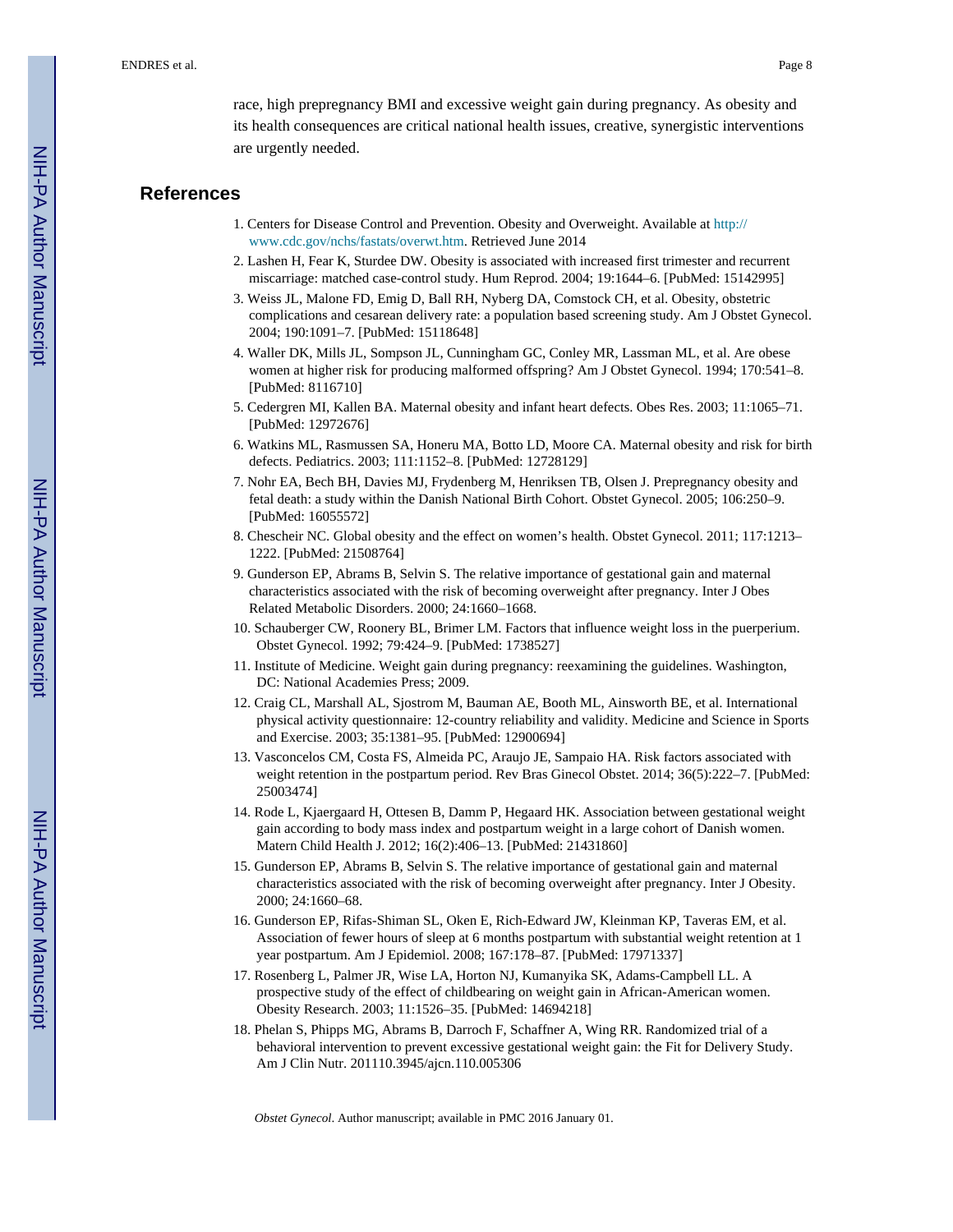- 19. Vinter CA, Jenson DM, Ovesen P, Beck-Nielson H, Jorgensen JS. A randomized controlled trial of lifestyle intervention in 360 obese pregnant women. Diabetes Care. 2011; 34:2502–7. [PubMed: 21972411]
- 20. Streuling I, Beyerlein A, von Kries R. Can gestational weight gain be modified by increasing physical activity and diet counseling? A meta-analysis of interventional trials. Am J Clin Nutr. 2010; 92:678–87. [PubMed: 20668049]
- 21. American Academy of Pediatrics Section on Breastfeeding. Breastfeeding and the use of human milk. Pediatrics. 2012; 129:e827–41. [PubMed: 22371471]
- 22. Henderson JJ, Evans SF, Straton JA, Priest SR, Hagan R. Impact of postnatal depression on breastfeeding duration. Birth. 2003; 30(3):175–80. [PubMed: 12911800]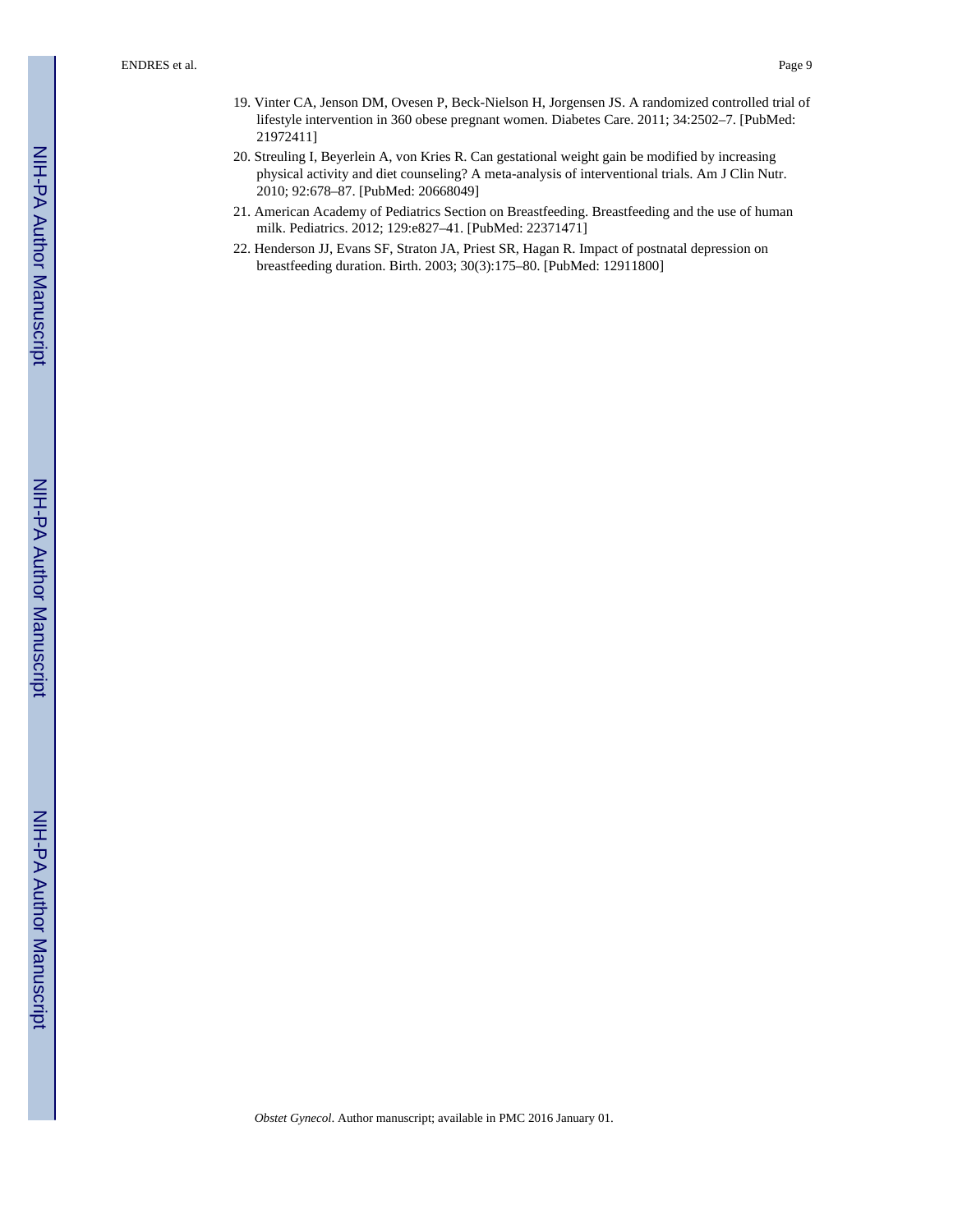ENDRES et al. Page 10



#### **Figure 1.**

Flowchart of the study population. NICHD, National Institute of Child Health and Human Development.

 NIH-PA Author ManuscriptNIH-PA Author Manuscript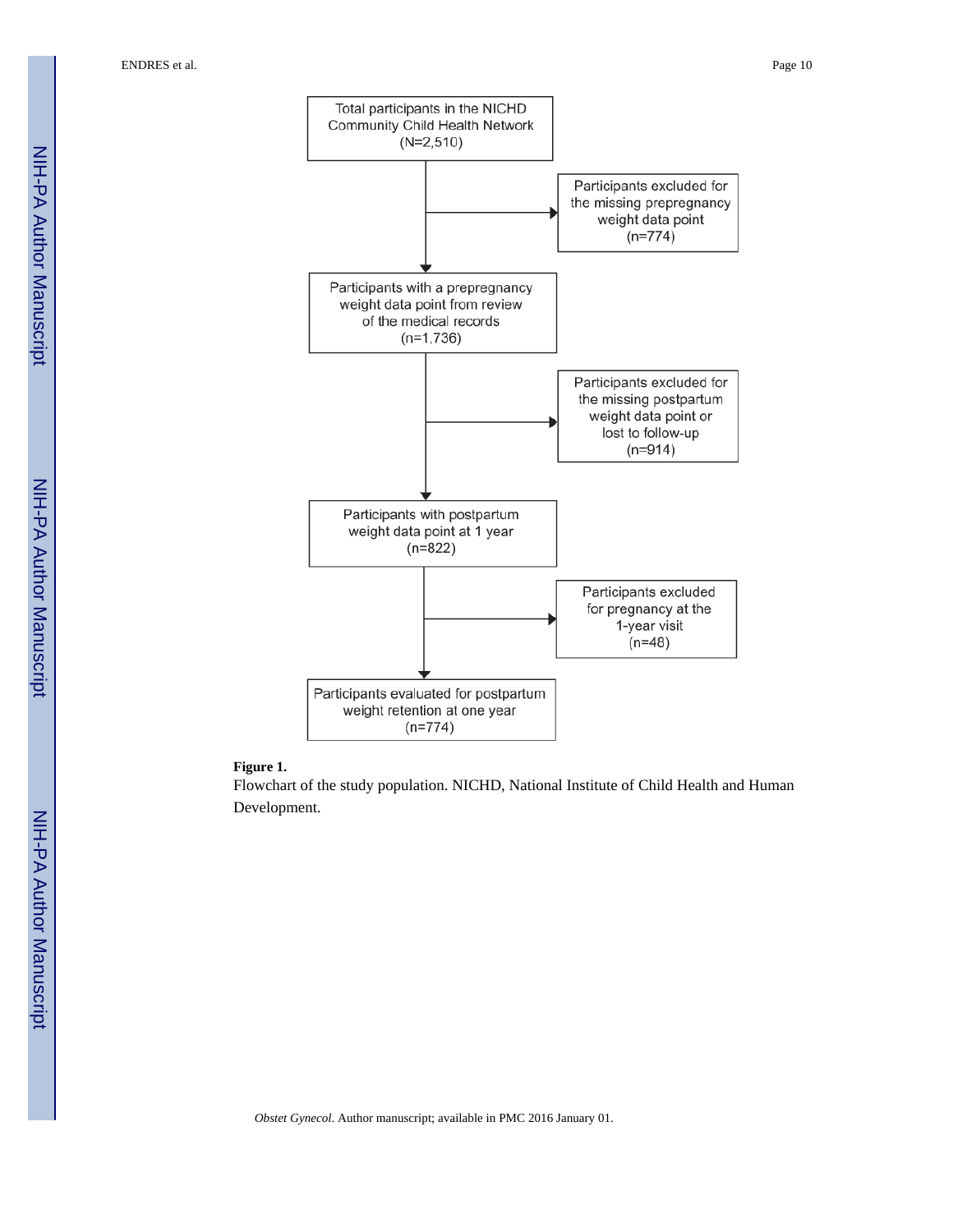#### **Table 1**

Study Participants (n=744)

| <b>Characteristic</b>                                   | n(%)                          |
|---------------------------------------------------------|-------------------------------|
| Maternal age at delivery                                | $26.2 \pm 5.8$ years          |
| Race:<br>African American<br>White<br>Hispanic<br>Other | 46%<br>24.7%<br>27.8%<br>1.5% |
| Gestational age at delivery                             | $38.3 + 2.1$ weeks            |
| Delivery at $\langle 37 \rangle$ weeks of gestation     | 6.7%                          |
| Neonatal birth weight                                   | $7.1 \pm 1.4$ lbs             |
| Parity:<br>Nulliparous<br>Multiparous                   | 33.4%<br>66.6%                |
| Diabetes during pregnancy                               | 6.6%                          |
| Level of education:<br>$<$ 12 years<br>$>12$ years      | 69.2%<br>30.8%                |
| Planned pregnancy:<br>Yes<br>No                         | 35.9%<br>64.1%                |
| SES:<br>200% FPL<br>$<$ 200% FPL                        | 60.6%<br>39.4%                |
| Smoking during pregnancy:<br>Yes<br>No                  | 5.7%<br>94.3%                 |

*ˆ* Federal Poverty Level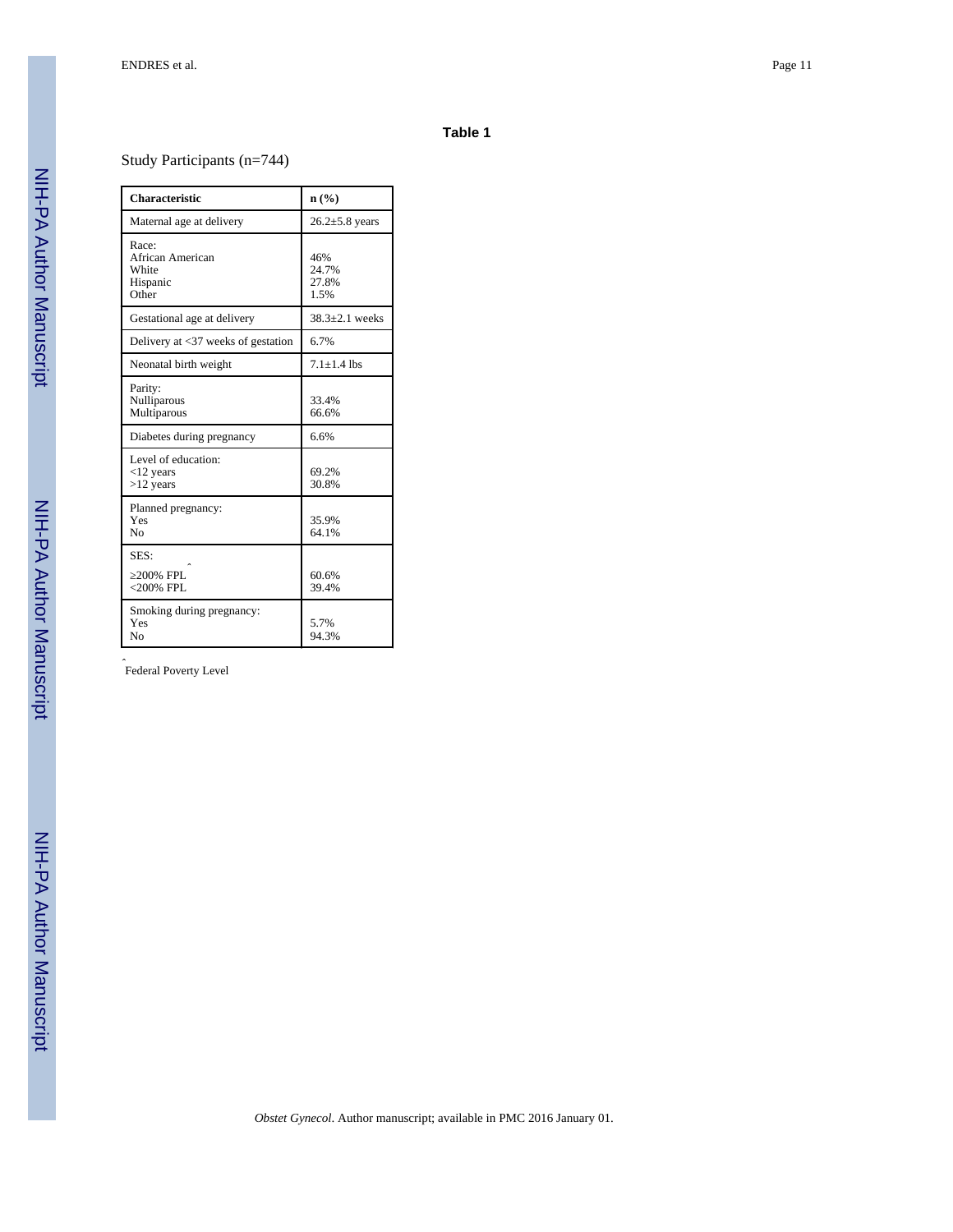#### **Table 2**

Sample characteristics by weight retention and bivariate analysis at 1 year postpartum

|                                        | Total $(N=774)$  | Weight retention <20 lbs<br>$(n=587)$ | Weight retention 20 lbs<br>$(n=187)$ |         |
|----------------------------------------|------------------|---------------------------------------|--------------------------------------|---------|
| <b>Characteristics</b>                 |                  |                                       |                                      | p value |
| Age (yr)                               | $26.2 \pm 5.8$   | $26.7 \pm 5.9$                        | $24.4 \pm 5.0$                       | < 0.001 |
| GA age (wk)                            | $38.3 \pm 2.1$   | $38.3 \pm 1.9$                        | $38.4 \pm 2.4$                       | 0.67    |
| Prepregnancy weight (lb)               | $161.5 \pm 46.2$ | $158.2 \pm 45.8$                      | $171.8 \pm 46.1$                     | < 0.001 |
| Prepregnancy BMI (kg/m2)               | $27.7 \pm 7.2$   | $27.3 \pm 7.1$                        | $29.0 \pm 7.4$                       | 0.0052  |
| Baby weight (g)                        | 3235.1±619.6     | $3213.2 \pm 625.6$                    | 3304.0±597.2                         | 0.126   |
| Delivery weight (lb)                   | $191.7 \pm 45.7$ | $184.6 \pm 43.0$                      | $214.1 \pm 46.7$                     | < 0.001 |
| Postpartum weight at 1 year (lb)       | $172.6 \pm 50.1$ | $160.9 \pm 44.5$                      | $209.2 \pm 49.1$                     | < 0.001 |
| Postpartum BMI at 1 year (kg/m2)       | $29.4 \pm 7.9$   | $27.7 \pm 7.1$                        | $35.0 \pm 7.6$                       | < 0.001 |
| Weight gain during pregnancy (lb)      | $32.0 \pm 15.9$  | $28.5 \pm 12.6$                       | $42.7 \pm 19.9$                      | < 0.001 |
| Weight retention at 6 month (lb)       | $12.0 \pm 20.3$  | $5.2 \pm 15.0$                        | $33.2 \pm 20.3$                      | < 0.001 |
| Weight retention at 1 year (lb)        | $11.1 \pm 21.0$  | $2.7 \pm 14.3$                        | $37.4 \pm 16.2$                      | < 0.001 |
| <b>Breast feeding duration (weeks)</b> | $13.7 \pm 13.8$  | $15.2 \pm 14.3$                       | $8.9 \pm 11.0$                       | < 0.001 |
| <b>Prepregnancy BMI</b>                |                  |                                       |                                      | < 0.001 |
| Underweight $(\leq 18.5)$              | 31(4.0)          | 23(3.9)                               | 8(4.3)                               |         |
| Normal (18.5-24.99)                    | 308 (39.8)       | 258 (44.0)                            | 50(26.7)                             |         |
| Overweight (25-29.99)                  | 204 (26.4)       | 141 (24.0)                            | 63 (33.7)                            |         |
| Obese $(30)$                           | 231 (29.8)       | 165(28.1)                             | 66 (35.3)                            |         |
| Race                                   |                  |                                       |                                      | < 0.001 |
| AA                                     | 359 (46.4)       | 241 (41.1)                            | 118(63.1)                            |         |
| White                                  | 193 (24.9)       | 168(28.6)                             | 25 (13.4)                            |         |
| Hispanic (English spoken)              | 81 (10.5)        | 59 (10.1)                             | 22 (11.8)                            |         |
| Hispanic (Spanish spoken)              | 141 (18.2)       | 119 (20.3)                            | 22 (11.8)                            |         |
| <b>Education</b>                       |                  |                                       |                                      | < 0.001 |
| Less than HS                           | 129(16.7)        | 99 (16.9)                             | 30(16.0)                             |         |
| High school                            | 289 (37.3)       | 204 (34.8)                            | 85 (45.5)                            |         |
| Some college                           | 220 (28.4)       | 161 (27.4)                            | 59 (31.6)                            |         |
| College or above                       | 123(15.9)        | 110(18.7)                             | 13(7.0)                              |         |
| Missing                                | 13(1.7)          | 13(2.2)                               | 0(0.0)                               |         |
| <b>Insurance</b>                       |                  |                                       |                                      | < 0.001 |
| Public                                 | 469 (60.6)       | 331 (56.4)                            | 138 (73.8)                           |         |
| Others                                 | 305 (39.4)       | 256 (43.6)                            | 49(26.2)                             |         |
| <b>Income</b>                          |                  |                                       |                                      | 0.004   |
| 200% poverty line or less              | 530 (68.5)       | 386 (65.8)                            | 144 (77.0)                           |         |
| $>200\%$ poverty line                  | 244 (31.5)       | 201 (34.2)                            | 43 (23.0)                            |         |
| <b>Marital status</b>                  |                  |                                       |                                      | < 0.001 |
| Married                                | 265 (34.2)       | 229 (39.0)                            | 36 (19.3)                            |         |
| Single in relationship                 | 333 (43.0)       | 240 (40.9)                            | 93 (49.7)                            |         |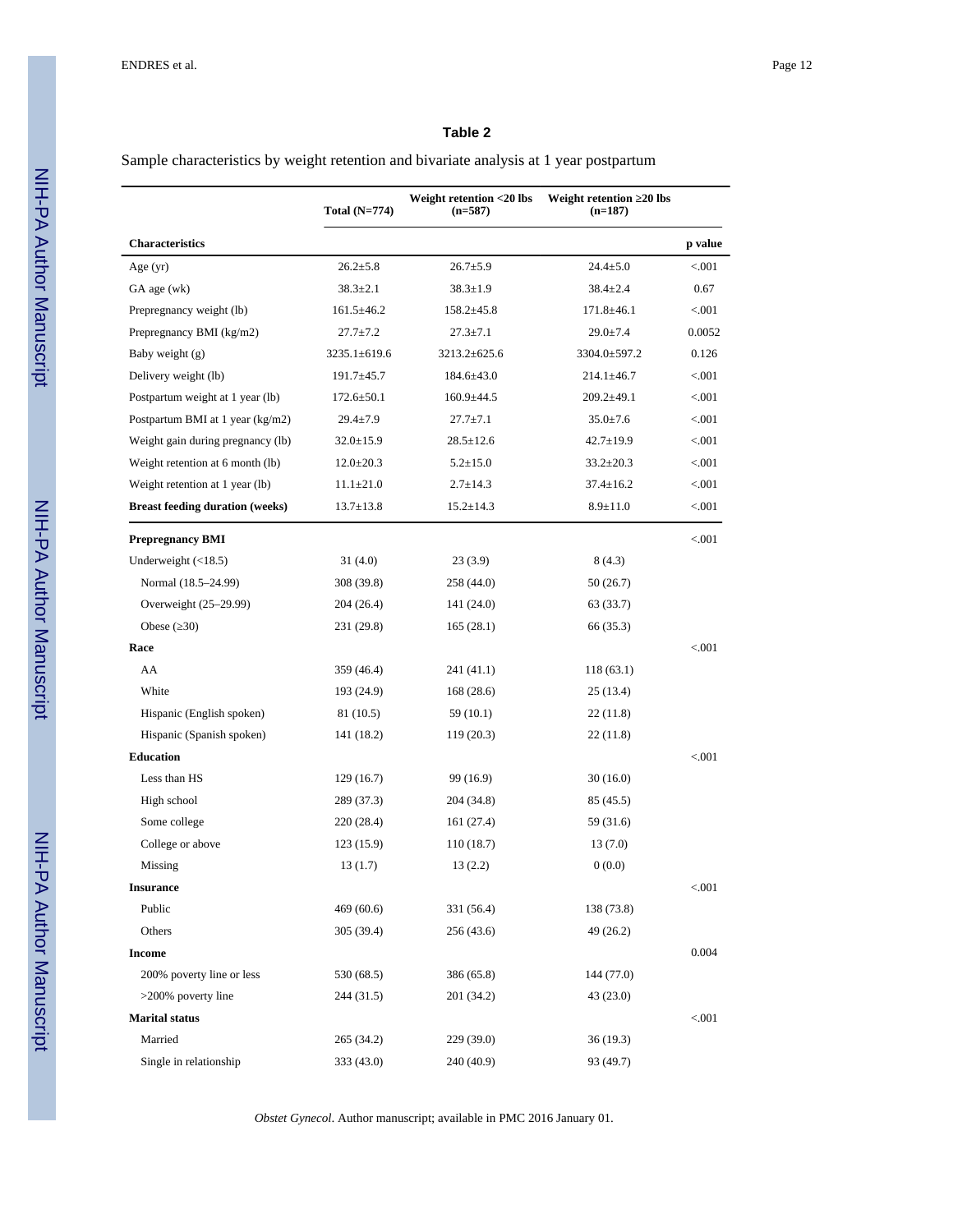|                                   | Total $(N=774)$ | Weight retention <20 lbs<br>$(n=587)$ | Weight retention 20 lbs<br>$(n=187)$ |         |
|-----------------------------------|-----------------|---------------------------------------|--------------------------------------|---------|
| <b>Characteristics</b>            |                 |                                       |                                      | p value |
| Single not in relationship        | 133 (17.2)      | 90(15.3)                              | 43 (23.0)                            |         |
| Missing                           | 43(5.6)         | 28(4.8)                               | 15(8.0)                              |         |
| Employment                        |                 |                                       |                                      | 0.006   |
| Working                           | 331 (42.8)      | 263 (44.8)                            | 68 (36.4)                            |         |
| Not working                       | 421 (54.4)      | 303 (51.6)                            | 118(63.1)                            |         |
| Missing                           | 22(2.8)         | 21(3.6)                               | 1(0.5)                               |         |
| <b>Diabetes</b>                   |                 |                                       |                                      | 0.325   |
| Yes                               | 51 (6.6)        | 40(6.8)                               | 11(5.9)                              |         |
| No                                | 708 (91.5)      | 538 (91.7)                            | 170 (90.9)                           |         |
| Missing                           | 15(1.9)         | 9(1.5)                                | 6(3.2)                               |         |
| <b>Sleep hours</b>                |                 |                                       |                                      | 0.674   |
| 5 <sub>hr</sub>                   | 170(22.0)       | 131 (22.3)                            | 39 (20.9)                            |         |
| $> 5$ hr                          | 604 (78.0)      | 456 (77.7)                            | 148 (79.1)                           |         |
| <b>Smoking</b>                    |                 |                                       |                                      | 0.021   |
| Yes                               | 128(16.5)       | 85 (14.5)                             | 43 (23.0)                            |         |
| No                                | 645 (83.3)      | 501 (85.3)                            | 144 (77.0)                           |         |
| Missing                           | 1(0.1)          | 1(0.2)                                | 0(0)                                 |         |
| Vigorous exercise                 |                 |                                       |                                      | 0.841   |
| Yes                               | 273 (35.3)      | 206(35.1)                             | 67(35.8)                             |         |
| No                                | 500(64.6)       | 380 (64.7)                            | 120(64.2)                            |         |
| Missing                           | 1(0.1)          | 1(0.2)                                | 0(0)                                 |         |
| <b>Moderate exercise</b>          |                 |                                       |                                      | 0.024   |
| Yes                               | 443 (57.2)      | 350 (59.6)                            | 93 (49.7)                            |         |
| No                                | 327 (42.2)      | 233 (39.7)                            | 94 (50.3)                            |         |
| Missing                           | 4(0.5)          | 4(0.7)                                | 0(0)                                 |         |
| <b>Planned pregnancy</b>          |                 |                                       |                                      | < 0.001 |
| Yes                               | 263 (34.0)      | 221 (37.6)                            | 42(22.5)                             |         |
| No                                | 469 (60.6)      | 338 (57.6)                            | 131 (70.1)                           |         |
| Missing                           | 42(5.4)         | 28(4.8)                               | 14(7.5)                              |         |
| Hormonal birth control postpartum |                 |                                       |                                      | 0.184   |
| Yes                               | 452 (58.4)      | 335(57.1)                             | 117(62.6)                            |         |
| $\rm No$                          | 322(41.6)       | 252 (42.9)                            | 70(37.4)                             |         |
| Parity                            |                 |                                       |                                      | 0.018   |
| Nulliparous                       | 256(33.1)       | 184 (31.3)                            | 72 (38.5)                            |         |
| Multiparous                       | 511 (66.0)      | 400(68.1)                             | 111 (59.4)                           |         |
| Missing                           | 7(0.9)          | 3(0.5)                                | 4(2.1)                               |         |
| <b>Breast feeding (ever)</b>      |                 |                                       |                                      | 0.028   |
| Yes                               | 615(79.5)       | 477 (81.3)                            | 138 (73.8)                           |         |
| $\rm No$                          | 159(20.5)       | 110(18.7)                             | 49 (26.2)                            |         |
| <b>Breast feeding at 1 month</b>  |                 |                                       |                                      | < .001  |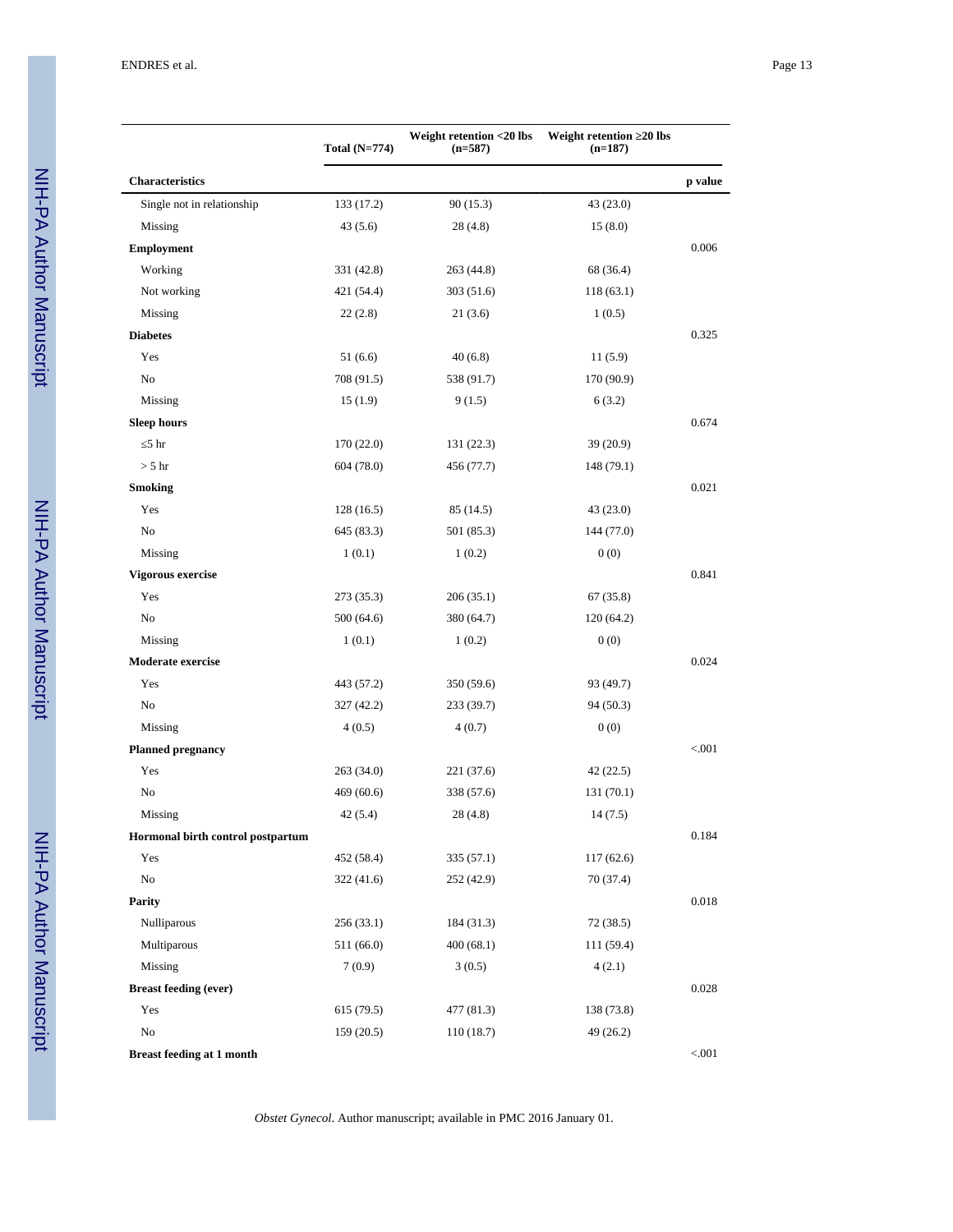|                                   | Total $(N=774)$ | Weight retention <20 lbs<br>$(n=587)$ | Weight retention 20 lbs<br>$(n=187)$ |         |
|-----------------------------------|-----------------|---------------------------------------|--------------------------------------|---------|
| <b>Characteristics</b>            |                 |                                       |                                      | p value |
| Yes                               | 336 (43.4)      | 279 (47.5)                            | 57 (30.5)                            |         |
| N <sub>0</sub>                    | 385 (49.7)      | 271 (46.2)                            | 114(61.0)                            |         |
| Missing                           | 53 (6.8)        | 37(6.3)                               | 16(8.6)                              |         |
| <b>Breast feeding at 6 months</b> |                 |                                       |                                      | < 0.001 |
| Yes                               | 169(21.8)       | 152(25.9)                             | 17(9.1)                              |         |
| N <sub>0</sub>                    | 602 (77.8)      | 432 (73.6)                            | 170 (90.9)                           |         |
| Missing                           | 3(0.4)          | 3(0.5)                                | 0(0)                                 |         |

Data are mean±standard deviation or n (%) unless otherwise specified.